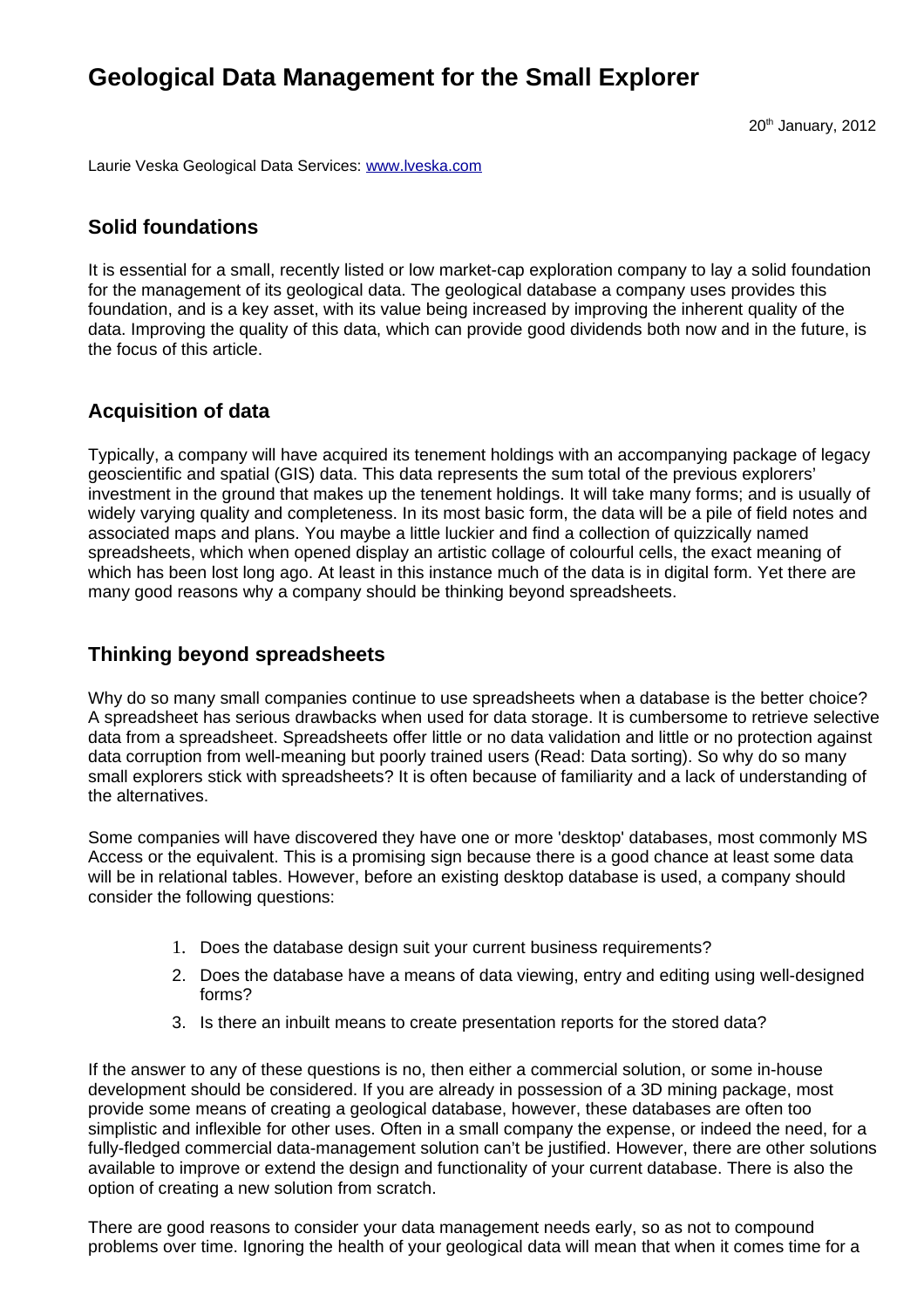resource calculation you may have to pay for a consultant and a significant part of their time (and your money) will be spent making sense of your poorly-organised data.

# **Organising data - some solutions**

### **Drill hole and Samples Database**

For the small explorer, the starting point (or scope of the undertaking) is usually a means of managing reconnaissance 'point' data e.g. soil samples, stream sediment samples, rock chip samples etc., as well as drill hole (or linear data). A practical and proven solution for the small explorer is to use a desktop database which also has some means of creating data-entry forms, a graphic user-interface (GUI) to aid in creating queries, a method to produce basic reports such as a summary drill hole listing (for exploration announcements) and a detailed drill hole report (annual reporting to the government body).

Microsoft Access is a common choice in industry for both a data entry and reporting tool, especially for those with little programming experience. This is a valid choice for the small operation; there is also a good business case for using MS Access as a front-end CRUD tool, with a separate instance for the back-end database (where only the data will reside). Some suggested back-end options are MS Access again, or for a sturdier solution; SQL Server Express 2008 R2, or Oracle XE which are both freely downloadable tools and very capable. With respect to CRUD, I'm not talking about a 'coating or an incrustation of filth or refuse' (to which the geologist's amongst us are intimately familiar). I am referring to Create, Read, Update and Delete, basic functions of a computer database system.

The separation of front-end from back-end is a good future-proofing idea; the data tables in the back-end are linked to the front-end database containing the forms, queries and reports. This means that work can be done on the front-end without worrying about taking the database off-line or data synchronisation later.

#### **The Database Model**

For the beginning geology database modeller there are a number of common pitfalls. Whilst there are important criteria to generally follow in order to create or model a database, there is no single, correct design. Many volumes have been written regarding general database design, however I will discuss only the most problematic pitfalls as they apply to geological and drilling-related data repositories.

It is crucial to understand the importance of storing your geoscientific data in the most logically consistent and efficient manner. It is a common misconception that you store your data according to a specific end use. An example would be the modelling of a database in such a way that collar, sample and perhaps even analysis data are held in the same database table. This may have been designed to eliminate the use of joins in GIS/3D software, but this practice severely limits the flexibility and use of the stored data for other future software or purposes. I have reviewed a database from a medium sized mining company where the 'Prospect' field was duplicated in several tables, including the collar table, the geology table and the assay table. Data redundancy such as this can lead to data anomalies and corruption. As an example, if the prospect for a given collar required editing, it would have to be changed in literally thousands of records, instead of one edit in one lookup table.

This leads to the practice of separating the storage from the presentation layers. Ideally you will have one storage layer for your data, but many presentation layers. For example, a GIS presentation layer for each of your GIS software tools of choice, a 3D presentation layer for your modelling software of choice and so on, the key point being that you can easily add presentation layers as the business need arises with the proviso that your storage layer has been properly designed from the start. Presentation layers are commonly created through the use of database Views (saved queries).

To achieve the best protection for your valuable geological data, it is important to understand that the current generation of desktop database engines typically provide inbuilt tools and functionality to ensure the data in your database is accurate and consistent i.e. has integrity.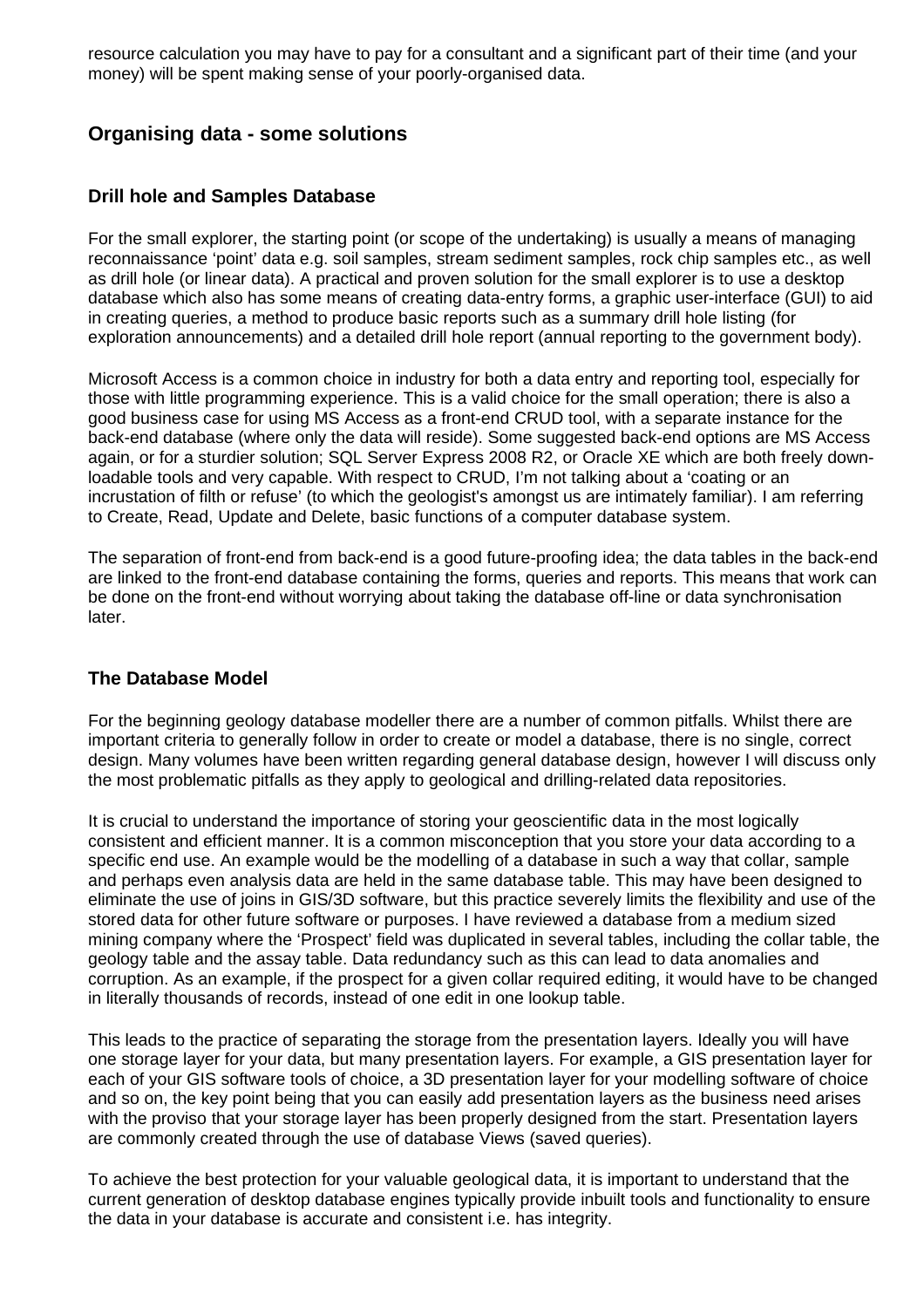Whilst no amount of programming can prevent every type of error that could be introduced, it is important to learn how to utilise the provided tools to the best of your ability in order to maximise the validity and quality of your geoscientific data. You will have heard of the old adage: Garbage In – Garbage Out , well let's keep the garbage out!

# **Ensuring data integrity**

There are four primary types of data integrity: entity, domain, referential, and user-defined. In general terms; entity integrity applies at the row level; domain integrity applies at the column (or field) level; and referential integrity applies at the table level.

# **1. Entity Integrity**

AKA: Hey, my drill hole is in there twice!

No duplicate rows. Entity Integrity ensures that the data that you store remains in the proper format as well as remaining comprehensible. Every row has a unique field that can't be null or empty.

In a typical table designed to hold collar information it is very common practice to designate the name of the drill hole or costean as the Primary Key or unique, not null field. Many drill databases generated from 3D modelling software such as Surpac do this. Text fields traditionally make poor primary keys, especially fields that the user manually enters, such as the drill hole name.

This happens both in commercial software, and more than likely in your very own database. For a small scale, simple to maintain system suited to the small explorer, this is understandable particularly given the user-friendliness it offers.

Drill hole 'DDH-97 GREENFIELDS-009' is the same as 'DDH97 GREENFIELDS-009' isn't it? You and I know that, but to your database they couldn't be more different.

During the data collation stage where you may be initially loading your database tables with data, the practice of using the drill hole name as the Primary Key is going to be at its highest risk in terms of data integrity between tables.

You may find that the geology logs are not displaying for a drill hole you could swear has been logged and the data entered. The end result may be that you enter this log information again and duplication occurs - your entity integrity has been compromised.

One partial solution here is to provide the user a means of easily performing a search for existing data before new rows are created. A search performed in the background to display drill holes with similar names as you enter your new hole, for example. Another, even better solution is to use integer type fields to link tables, such as a drill-id.

# **2. Domain Integrity**

The values in any given column fall within an accepted range. (Validation)

It is important to make sure that the data entered into a table is not only correct, but appropriate for the fields it is entered into.

Some familiar examples may include:

- 1. A numeric field to hold end of hole (E.O.H) depth.
- 2. A date field (with date picker in your entry form) for the drill start date, drill end date
- 3. Drill hole collar azimuth in the range (0-360 degrees)
- 4. Drill hole collar dip in the range (-90 +90).
- 5. Multi-field validation: hole survey depths must be less than or equal to E.O.H depth.